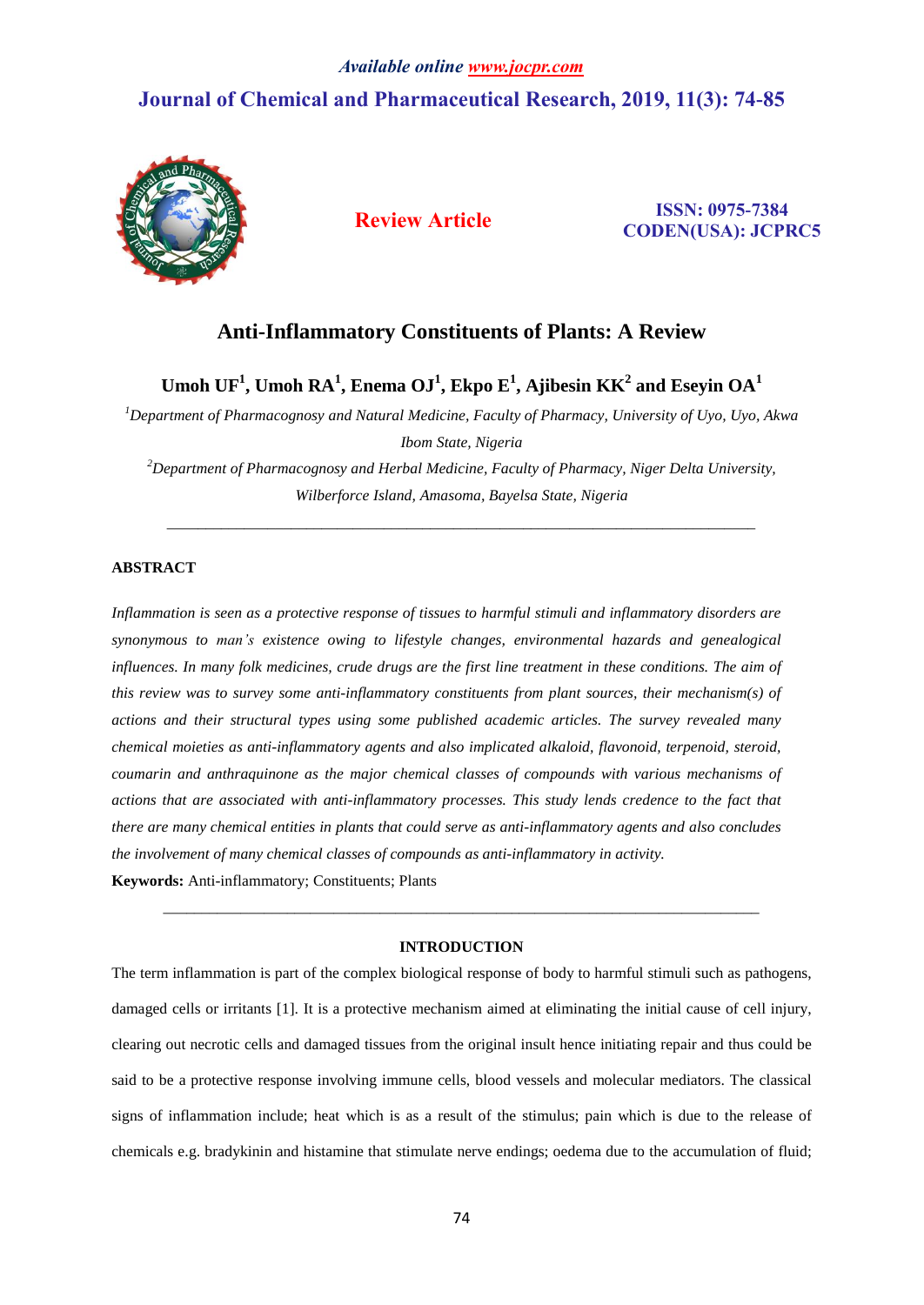redness as a result of increased blood flow to the area and loss of function due to the insensitivity of the nerve endings. Inflammation may be acute or chronic depending on the duration of the stimuli. Acute inflammation is the initial response of the body to harmful stimuli and usually lasts from the onset to about 3 months. The process of acute inflammation is initiated by resident immune cells present in the tissue involved in the damage such as macrophages, dendritic cells, histiocytes, kupffer cells and mast cells. This process begins to cease once the mediators are degraded as most of them have short lifespan and also when the stimulus is removed [1]. Chronic inflammation is a condition that arises from persistent acute inflammation due to non-degradable pathogens, stimuli, persistent foreign bodies and immune system that last up to six (6) months and above. It is characterized by mononuclear cells (monocytes, macrophages, lymphocytes, plasma cells) and fibroblasts. It has a delayed onset with cytokines (IFN-Y), growth factors, reactive oxygen species (ROS), hydrolytic enzymes being the primary mediators with resultant outcome of tissue destruction, fibrosis and necrosis. Inflammatory processes are involved in many diseases ranging from rheumatoid arthritis, asthma, chronic inflammatory bowel diseases, type-2 diabetes, neurogenerative disorders and cancer hence the need for more probes into moieties

that could help ameliorate this menance [1,2].

#### **MANAGEMENT OF INFLAMMATION**

#### **NSAIDs**

The non-steroidal anti-inflammatory drugs (NSAIDs) can be taken to alleviate the pain and oedema caused by inflammation. The NSIADs are a very diverse group of drugs and they all inhibit group of enzyme called "cyclo-oxygenase" (COX). COX exists in many tissues and inhibition of this enzyme reduces the amount of chemicals known as "prostaglandins" in these sites. Prostaglandins are lipid autacoids derived from arachidonic acid by the actions of the COX enzymes and play many roles such as vasodilatation, maintenance of local homeostasis in the body and the production of inflammation. The COX enzymes are of varieties and also play prominent physiological roles. For instance, COX-1 is known to protect gastric epithelial cells and also prevent kidney from damage while COX-2 are involved in ovulation and labour. COX-1 is more involved in the normal functioning of organs like the stomach, while COX-2 is more involved when inflammation starts to occur. Most of the NSAIDs inhibit both COX-1 and COX-2 thereby causing adverse effects experienced when the nonselective NSAIDs are used for a long time. There are few NSAIDs that selectively inhibit COX-2 and these "COX-2 selective inhibitors" reduce the risks of some of the side effects associated with NSAIDs therapy [2].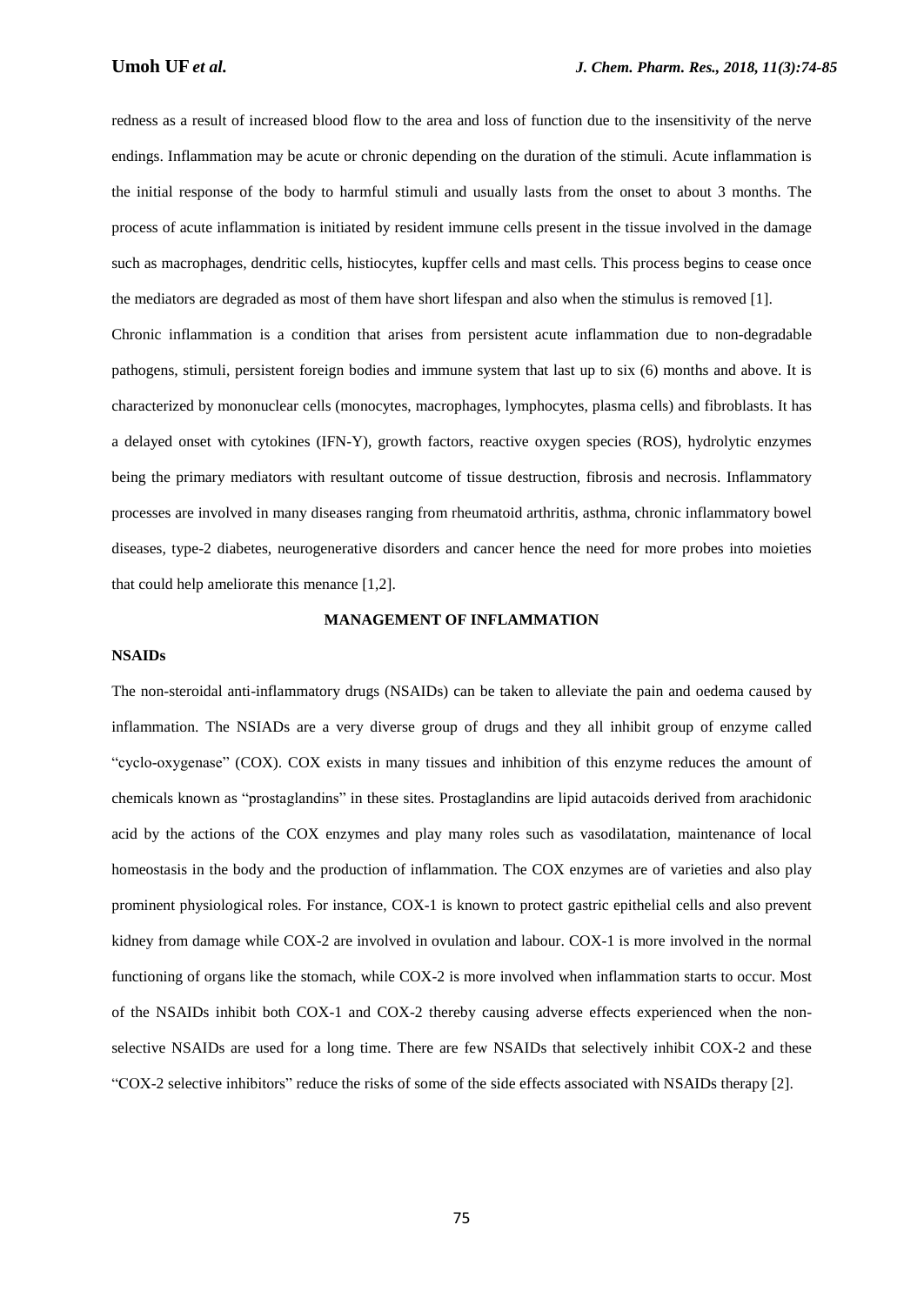#### **Analgesic Drugs**

Owing to the fact that inflammation at most times are associated with pains, the use of pain relievers is also necessary. The most effective analgesics by far are the opioid analgesics. The opioids include all drugs that interact with opioid receptors in the nervous system. These receptors are the sites of action for the endorphins, compounds that already exist in the body and are chemically related to the opioids that are prescribed for pain. Opiods consist of several classes but they have their limitations that restrict their use to in patient management [2].

#### **Corticosteroids**

Two types of corticosteroids (glucocorticoids and mineralocorticoids) are known. The glucocorticoids are mostly used as anti-inflammatory agents. Glucocorticoids are potent anti-inflammatory agents and regardless of the inflammation's cause, they inhibit the synthesis of lipocortin-1 (also known as annexin-1). Lipocortin-1 inhibits phospholipase A2 hence leading to reduced release of arachidonic acid thereby blocking the production of prostaglandins and leukotriene. Glucocorticoids may also be used in low doses in adrenal insufficiency. In much higher doses, oral or inhaled glucocorticoids are used to suppress various [allergic,](https://en.wikipedia.org/wiki/Allergy) [inflammatory](https://en.wikipedia.org/wiki/Inflammation) and autoimmune disorders and inhaled glucocorticoids are the second-line consideration for [asthma](https://en.wikipedia.org/wiki/Asthma) [3,4].

#### **Inflammation Diets**

Several foods have been shown to be helpful in the management of inflammation. Some of these items of diets are olive oil, tomatoes, nuts (walnuts and almonds), leafy greens (spinach), fatty fish (salmon and mackerel) and fruits. While these dietary solutions do not alone hold the key to controlling inflammation, they can help prime the immune system to react in a measured way [5].

#### **Anti-inflammatory Constituents of Plants**

Plants from inception have been the first source of drugs and remedies for the treatment and management of human ailments irrespective of cultural belief hence the involvement of plants in different traditional systems of medicines such that in most developing countries, herbal medicine is still a choice in addition to the use of orthodox drugs and other procedures [6]. Many reports from researches have implicated many molecules as anti-inflammatory agents. Some of the constituents of plants established as anti-inflammatory agents are as presented in Table 1.

| Table 1. Constituents of plants established as anti-inflammatory agents |  |  |  |
|-------------------------------------------------------------------------|--|--|--|
|-------------------------------------------------------------------------|--|--|--|

|     |                        |             |                      | <b>Proposed</b>     |                   |
|-----|------------------------|-------------|----------------------|---------------------|-------------------|
|     |                        |             | Anti-inflammatory    | <b>Mechanism of</b> |                   |
| S/N | <b>Medicinal Plant</b> | Family      | <b>Constituent</b>   | Action              | <b>References</b> |
|     | Aesculus hippocastanum | Sapindaceae | Esculin 1 (Coumarin) | Inhibition of       |                   |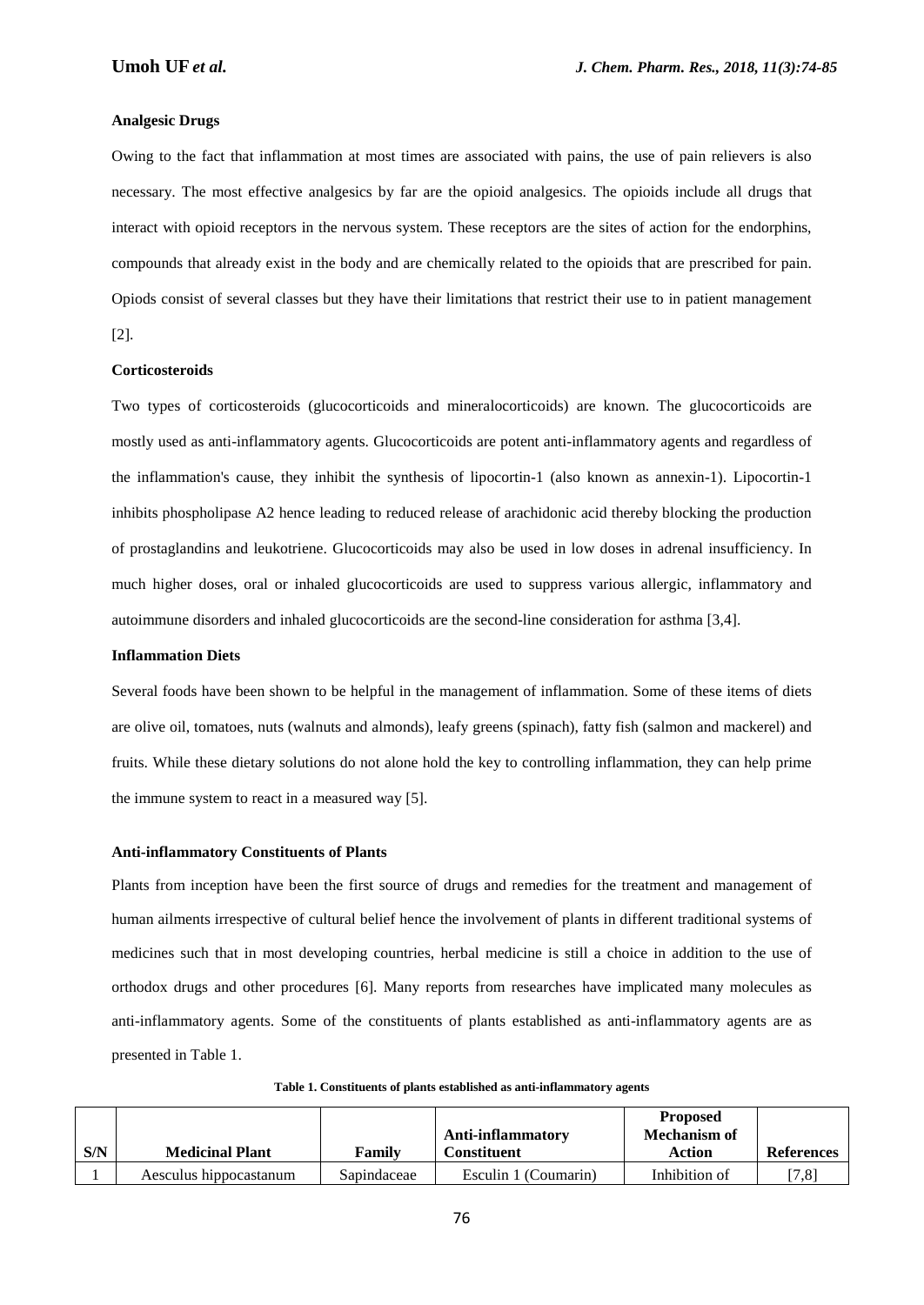|    | (Horse chestnut)              |                    |                                  | prostaglandin<br>synthesis  |           |
|----|-------------------------------|--------------------|----------------------------------|-----------------------------|-----------|
|    | Alchornea cordifolia          |                    | Methyl gallate 2                 | Inhibition of               |           |
| 2  | (Christmas bush)              | Euphorbiaceae      | (Triterpenoid, Phenolic)         | $COX-1$                     | $[9]$     |
|    |                               |                    | Eugenol 3, cardinal 4,           |                             |           |
|    |                               |                    | linalool 5, caryophylene,        | Inhibition of               |           |
|    | Alchornea floribunda          |                    | (E)-a-bergamotene                | COX-1 and COX-              |           |
| 3  | (Christmas bush)              | Euphorbiaceae      | (Terpenoids)                     | 2                           | $[10]$    |
|    |                               |                    | $4$ -methyl-1-isopropyl- $(R)$ - | Inhibition of               |           |
|    | Alchornea cordifolia          |                    | $3$ - cyclohexene -1 - ol $(19)$ | COX-1 and COX-              |           |
| 4  | (Christmas bush)              | Euphorbiaceae      | (Terpenoids)                     | 2                           | $[10]$    |
|    |                               |                    |                                  | Inhibition of               |           |
|    |                               |                    | Quercetin 6 (Phenolic)           | NFkB, MARK                  |           |
| 5  | Allium cepa (Red Onions)      | Amaryllidaceae     | (Anthraqinone)                   | and STAT-1                  | [11, 12]  |
|    |                               |                    |                                  | Inhibition of               |           |
|    |                               |                    |                                  | inducible nitric            |           |
|    |                               |                    |                                  | acid and                    |           |
| 6  | Aloe vera                     | Aspodelaceae       | Aloe-emodin 7                    | prostaglandins              | $[13]$    |
|    | Artemisia scoporia(Virgate    |                    |                                  |                             |           |
|    | wormwood, Capillary           |                    |                                  | Inhibition of               |           |
|    | wormwood, Red stem            |                    |                                  | prostaglandin               |           |
| 7  | wormwood)                     | Asteraceae         | Scoparene 8 (Coumarin)           | synthesis                   | $[14]$    |
|    |                               |                    |                                  | Inhibition of 5-            |           |
|    |                               |                    |                                  | lipoxygenase,               |           |
|    | Boswellia serrate (Boswella,  |                    | Boswellic acid 9                 | hence leukotriene           |           |
| 8  | Boswellin)                    | Bursecaceae        | (Triterpenoid)                   | biosynthesis                | $[15]$    |
|    | Cannabis sativa (Hemp,        |                    | Canniprene 10 (Dihydro-          |                             |           |
| 9  | marijuana)                    | Cannabaceae        | stilbene)                        |                             | $[16]$    |
|    |                               |                    |                                  | Inhibition of               |           |
|    |                               |                    |                                  | TRPVI, a non                |           |
|    |                               |                    |                                  | selectivecation             |           |
| 10 | Capsicum annum (Pepper)       | Solanaceae         | Capsaicin 11 (Alkaloid)          | channel                     | $[17]$    |
|    |                               |                    |                                  | Inhibition of               |           |
|    |                               |                    | Epigallocatechin-3-gallate       | NFkB, MARK                  |           |
| 11 | Camellia sinensis (Tea plant) | Theaceae           | 12 (Phenolic)                    | and COX-2                   | [18, 19]  |
|    | Colchicum autumnale           |                    |                                  | Inhibition of               |           |
|    | (Autumn crocus, Meadow        |                    |                                  | NFkB, COX-2                 |           |
| 12 | saffron)                      | Colchicaceae       | Colchicine 13 (Alkaloid)         | and AP-1                    | [20, 21]  |
|    |                               |                    |                                  | Inhibition of<br>NFkB, COX, |           |
| 13 | Curcuma longa (Tumeric)       | Zingiberaceae      | Curcumin 14 (Phenolic)           | MARK and LOX                | $[22-24]$ |
|    |                               |                    |                                  | Inhibition of               |           |
|    | Cammiphora mukul (Guggul,     |                    |                                  | prostaglandin               |           |
| 14 | Gum Guggul)                   | <b>Burseraceae</b> | Guggulsterone 15 (Steroid)       | synthesis                   | $[25]$    |
|    | Daucus carotasyn.sativus      |                    |                                  | Inhibition of               |           |
|    | (wild carrot, bird's nest,    |                    | Umbelliferone 16                 | prostaglandin               |           |
| 15 | bishop's lace)                | Apiaceae           | (Coumarin)                       | synthesis                   | [8,26]    |
|    |                               |                    |                                  | Inhibition of               |           |
|    |                               |                    | Evodiamine 17,                   | COX-2 and                   |           |
|    |                               |                    | Rutaecarpine 18                  | prostaglandin               |           |
| 16 | Evodia rutaecarpa (Evodia)    | Rutaceae           | (Alkaloids)                      | $(PGE-2)$                   | $[27]$    |
|    |                               |                    | 9-0-angeloyl-8,10-               |                             |           |
|    |                               |                    | dihydrothymol 19, 9-(3-          |                             |           |
|    |                               |                    | methylbutanoyl)-8,10-            |                             |           |
|    |                               |                    | dehydrothymol 20, 2-             |                             |           |
|    |                               |                    | hydroxy-2,6-                     |                             |           |
|    |                               |                    | dimethylbenzofuran-3             | Inhibition of               |           |
|    | Eupatorium cannabinum         |                    | (2H)-on and 1-(2hydroxy-         | COX-1 and COX-              |           |
| 17 | (Hemp-agrimony, Holy rope)    | Asteraceae         | 4-methylpheny)propan-1, 2        | 2                           | $[28]$    |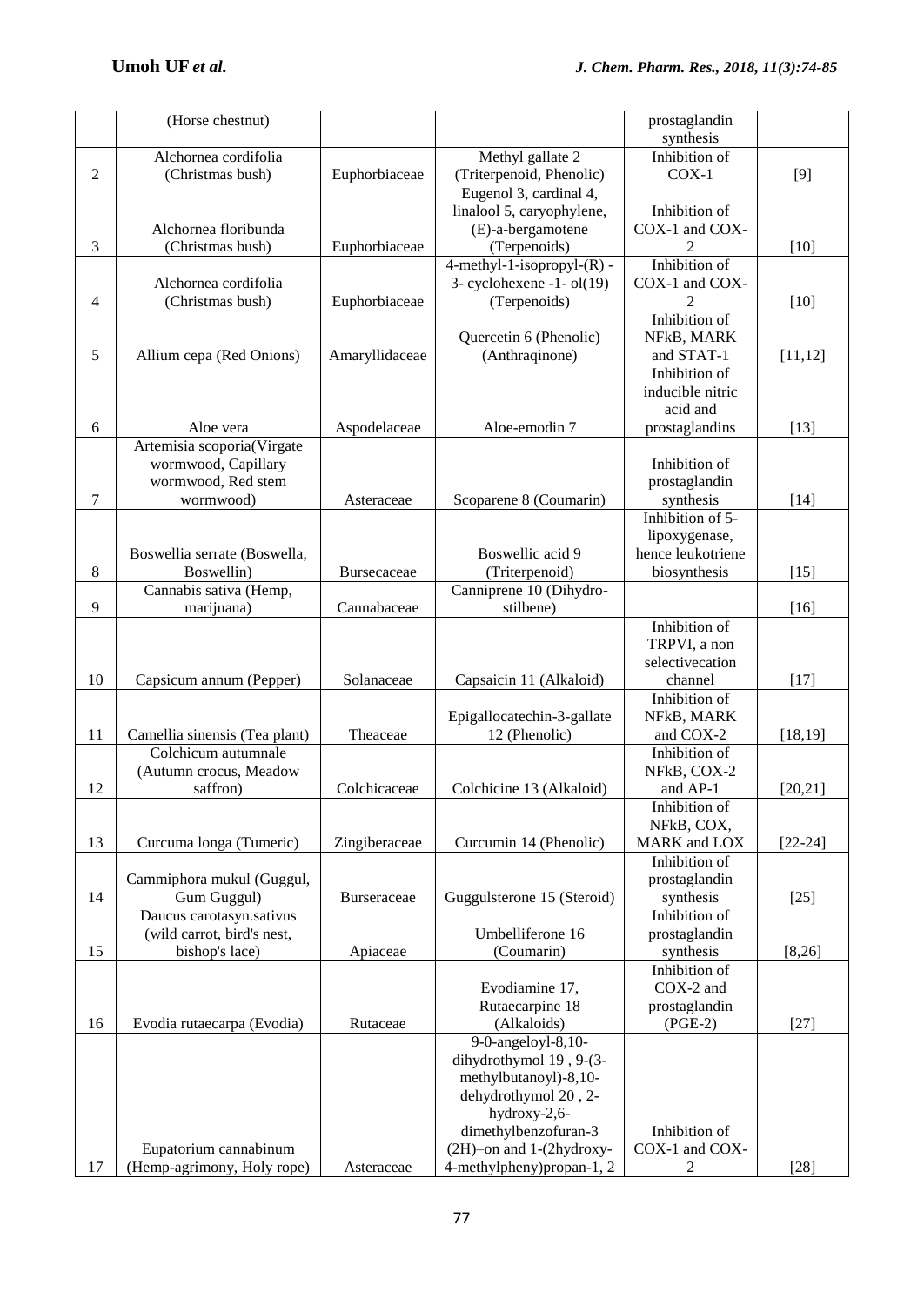|    |                                                      |                | dione 21 (Terpenoids)                               |                                 |          |
|----|------------------------------------------------------|----------------|-----------------------------------------------------|---------------------------------|----------|
|    |                                                      |                |                                                     | Inhibition of                   |          |
|    |                                                      |                |                                                     | prostaglandin                   |          |
| 18 | Fraxinus rhychophylla (Ash)                          | Oleaceae       | Fraxetin 22 (Coumarin)                              | synthesis                       | [7,8]    |
|    |                                                      |                |                                                     | Inhibition of                   |          |
|    | Glycyrrhiza glabra (Licorice,                        |                | Glycyrrhetinic acid                                 | histamine,<br>serotonin and     |          |
| 19 | Liquorice)                                           | Fabaceae       | (Pentacyclic triterpenoid)                          | bradykinin                      | [29, 30] |
|    |                                                      |                |                                                     | Inhibition of                   |          |
|    |                                                      |                | Anthraquinone-2-                                    | inducible nitric                |          |
|    | Handroanthus impetiginosus                           |                | carboxylic acid                                     | acid and                        |          |
| 20 | (Brazilian taheeda)                                  | Bignoniaceae   | (Anthraqinone)                                      | prostaglandins                  | $[31]$   |
|    | Handroanthus impetiginosus                           |                |                                                     | Inhhibition of 5-               |          |
| 21 | (Brazilian taheeda)                                  | Bignoniaceae   | Lapachol 23 (Phenolic)                              | LOX<br>Inhibition of            | $[32]$   |
| 22 | Kaempferia galangal<br>(Galanga, Resurrection lily)  | Zingiberaceae  | Ethyl-methoxycinnamate<br>24                        | $COX-1$                         | $[33]$   |
|    |                                                      |                |                                                     | Inhibition of                   |          |
|    |                                                      |                |                                                     | NFkB, MARK                      |          |
| 23 | Malus pumila                                         | Rosaceae       | Quercetin (Phenolic)                                | and STAT-1                      | [12, 34] |
|    | Magnolia fargesii syn.                               |                |                                                     | Inhibition of                   |          |
|    | Officinalis (Houpumagnolia                           |                |                                                     | prostaglandin                   |          |
| 23 | or Magnolia-bark)                                    | Magnoliaceae   | Scopoletin 25 (Coumarin)                            | synthesis                       | [7,8,29] |
|    |                                                      |                | Eugenol 3 , linalool 5, D-                          |                                 |          |
|    | Ocimum gratissimum (Clove                            |                | fenchone, I-terpene-4-ol,<br>thymol, a-caryophylene | Inhibition of<br>COX-1 and COX- |          |
| 24 | basil)                                               | Lamiaceae      | (Terpenoids)                                        | 2                               | $[35]$   |
|    |                                                      |                |                                                     | Inhibition of 5-                |          |
|    |                                                      |                |                                                     | lipoxygenase,                   |          |
|    | Oenothera biennis (Evening                           |                | α-λινολενιχ αχιδ                                    | LOX and 15-                     |          |
| 25 | Primrose)                                            | Onagraceae     | 26 (Φαττψ Αχιδ)                                     | <b>HEPE</b>                     | $[36]$   |
|    | Phyllanthus amarus                                   |                |                                                     |                                 |          |
| 26 | (Stonebreaker, gale of the<br>wind, seed-under-leaf) | Eurphorbiaceae | Nirtetralin 27                                      |                                 | $[37]$   |
|    |                                                      |                |                                                     | Inhibition of                   |          |
|    |                                                      |                | N,N-di(4-methoxybenzyl)                             | COX-1 and COX-                  |          |
| 27 | Rhaphiostylis beninensis                             | Icacinaceae    | thiourea 28                                         | $\overline{c}$                  | $[38]$   |
|    |                                                      |                |                                                     | Inhibition of                   |          |
|    |                                                      |                |                                                     | induciblenitricacid             |          |
| 28 | Rubia tinctorum (Madder,                             | Rubiaceae      | Purpurin 29<br>(Anthraqinone)                       | and                             | [39, 40] |
|    | dye's madder)                                        |                |                                                     | prostaglandins<br>Inhibition of |          |
|    | Solanum xanthocarpum (Wild                           |                | Solasodine (Steroidal                               | COX-1, COX-2                    |          |
| 29 | eggplant)                                            | Solanaceae     | glycoalkaloid)                                      | and TNF-alpha.                  | $[41]$   |
|    |                                                      |                |                                                     | Inhibition of                   |          |
|    |                                                      |                |                                                     | prostaglandin                   |          |
|    | Smilax officinalis (Red                              |                |                                                     | synthesis, COX-1                |          |
| 30 | chinese root                                         | Smilaceceae    | Sarsasepogenin                                      | and COX-2<br>Inhibition of      | $[42]$   |
|    | Trigonella foenum-graecum                            |                |                                                     | COX-1, COX-2                    |          |
| 31 | (Sicklefruit)                                        | Fabaceae       | Diosgenin 30 (Steroid)                              | and TNF-alpha.                  | $[43]$   |
|    | Vitis vinifera (Raspberries,                         |                | Resveratrol 31 (Stilbene                            |                                 |          |
| 32 | Mulberries)                                          | Vitaceae       | derivative)                                         |                                 | $[44]$   |
|    |                                                      |                |                                                     | Inhibition of                   |          |
|    |                                                      |                |                                                     | prostaglandin                   |          |
|    | Withania sominifera (Indian                          |                | Withanolide (Steroidal                              | synthesis, COX-1                |          |
| 33 | ginseng)                                             | Solanaceae     | lactone)                                            | and COX -2<br>Inhibition of     | [45, 46] |
|    | Withania somnifera (Indian                           |                |                                                     | prostaglandin                   |          |
| 34 | ginseng)                                             | Solanaceae     | β-χαρψοπηψλλενε                                     | synthesis, COX-1                | [47, 48] |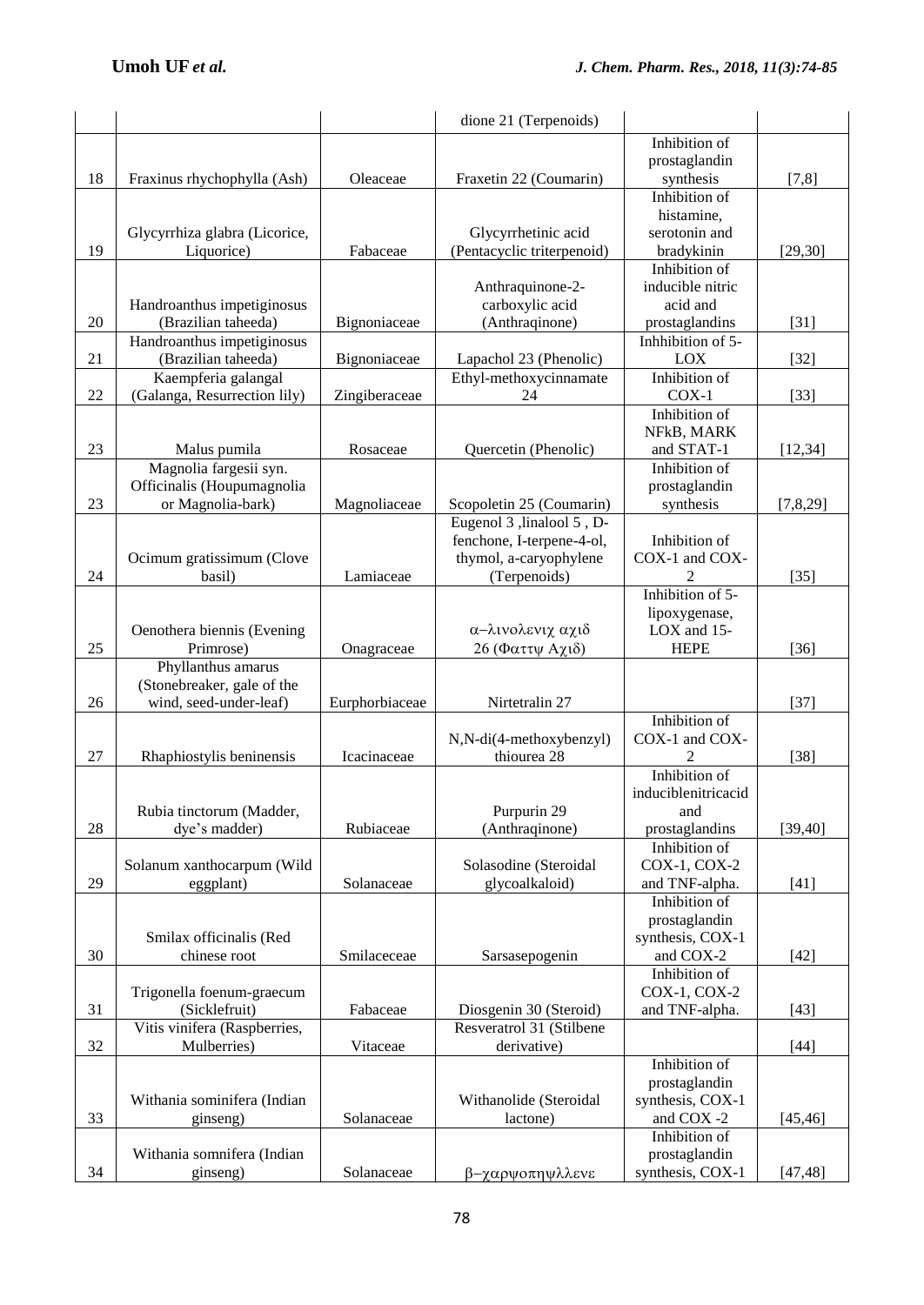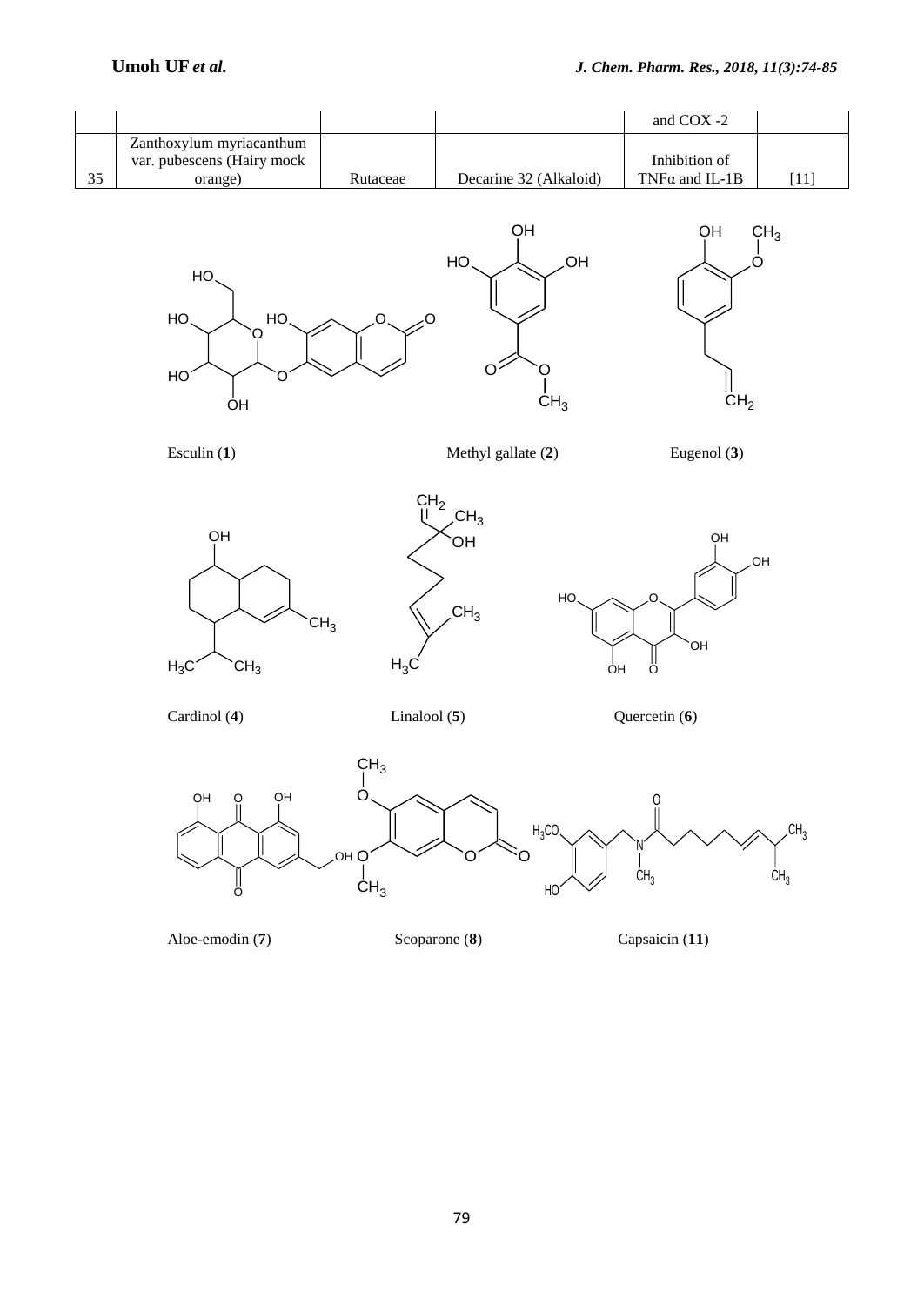

Boswellic acid (**9**) Canniprene (**10**)

**Representative structures of plant anti-inflammatory compounds 1**



Epigallocatechin-3-gallate (**12**) Colchicine (**13**)



Curcumin (**14**) Guggulsterone (**15**)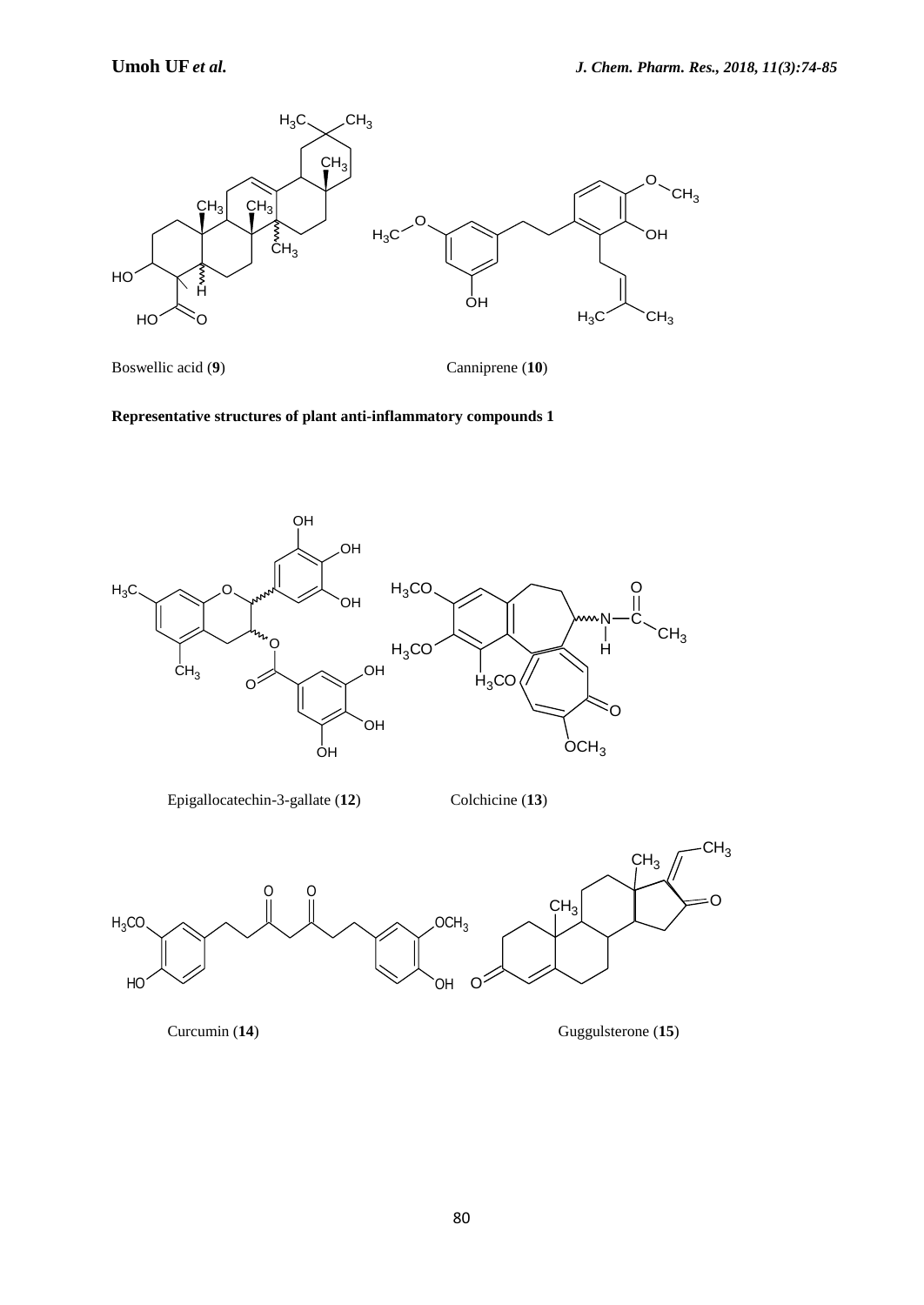



Umbelliferone (16) Evodiamine (17) Rutaecarpine (18)

## **Representative structures of plant anti-inflammatory compounds 2**





9-(3-methylbutanoyl)-8,10-dehydrothymol **(20)** 9-O-angeloyl-8,10-dihydrothymol **(19)**





1-(2-hydroxy-4-methylphenyl) propan-,1,2-dione**(21)** Fraxetin (**22**)





Lapachol (**23**) Ethyl -p-methoxycinnamate **(24)**

81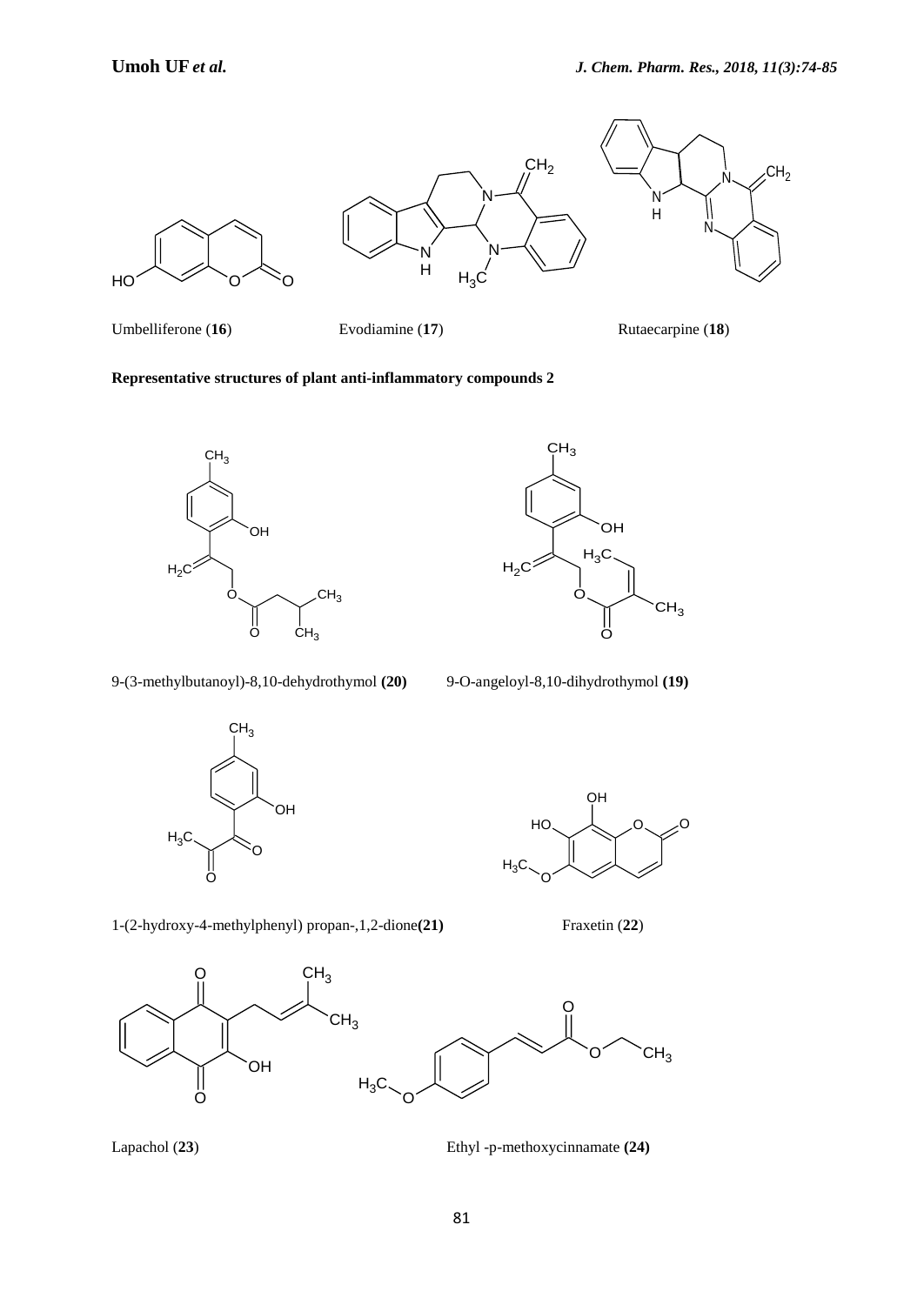

Scopoletin (25) Linoleic acid (26)

### **Representative structures of plant anti-inflammatory compounds 3**



Nirtetralin (27) N,N-di(4-methoxybenzyl) thiourea (28)





1,2,4-trihydroxyanthraquinone (Purpurin) **(29)** Diosgenin **(30)**



Resveratrol (**31**) Decarine (**32**)

# **Representative structures of plant anti-inflammatory compounds 4**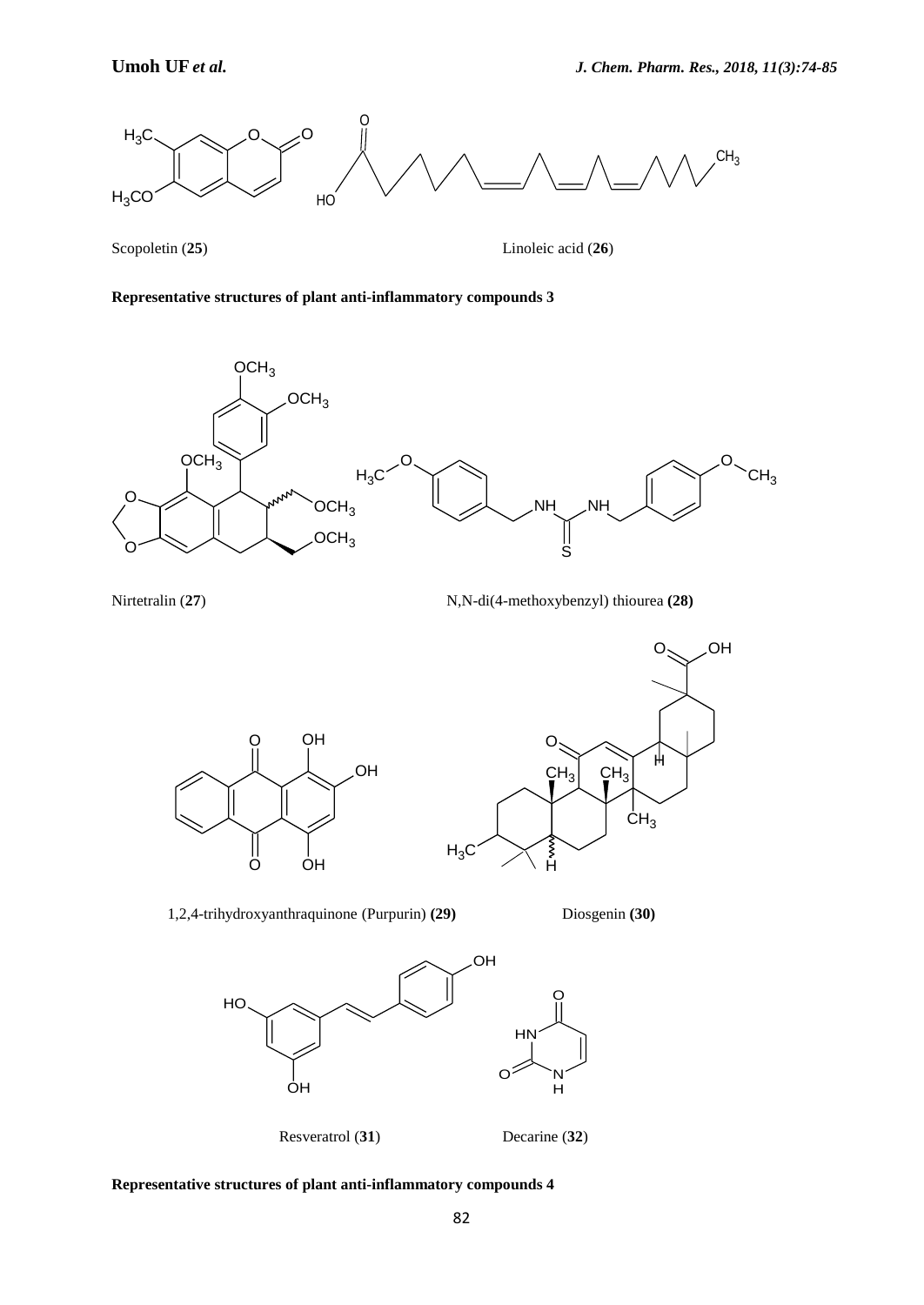#### **CONCLUSION**

It is common knowledge that plants are the primary reservoirs of many moieties used as drugs in our today's world and the number of studies showcasing new drug molecules from plant sources in the area of inflammation management are enormous and is still in the increase hence underscoring the importance of plants in drug discovery. In essence only very few of these compounds found their way to clinical practice for the management of disorders associated with inflammation. Even though there are many academic articles describing these new compounds with their mechanisms of action(s), it is noteworthy to say that these data are based on *in vitro* models without corresponding *in vivo* modulation to truly mimic the human physiological hence the need for more clinical trials [7,22]. This review has shown that many compounds of diverse chemical varieties such as alkaloids, phenolics, terpenoids, steroids, coumarins, anthraquinones, stilbene derivatives are identified as antiinflammatory agents through efforts of scientific researches. Since inflammatory processes are synonymous to man owing to the fact that man cannot isolate himself from these conditions due to poverty, lifestyle changes, genealogical affiliations among other factors, it becomes worthwhile for more researches to be carried out in this area to mitigate the effects of inflammation on the human race. More so, clinical trials should be encouraged on these compounds with the aim of making the potent ones add to the list of the available drugs used in the management of inflammation and its disorders.

#### **REFERENCES**

- [1] R Scrivo; M Vasile; I Bartosiewicz; G Valesini. *Aut Rev.* **2011**, 10(7), 369-374.
- [2[BG Katzung. Basic and Clinical Pharmacology*.* (Fifth edition). Prentice Hall, London. **1992**
- [3] IH Tarner; Englbrecht M; Schneider M; Vander Heijde DM; Muller-Ladner U. *The J Rheu.* **2012**, 90,17-20.
- [4] A Haywood; P Good; S Khan; A Leupp; S Jenkins- Marsh; K Rickett; JR Hardy. The Coc *Database Sys Rev.* **2015**, 4, 1-5.
- [5] DS Kelley. (2001). *Nutrition.* **2001,** 17(7-8), 669-673.
- [6] R Fürst; I Zündorf. *Mediators of Inflammation*. **2014**, 146832, 1-9.
- [7] J Kim; C Kim; YM Lee; E Sohn; K Jo; SD Shin; JS Klim. *E Compl Alt Med.* **2013**, 787138, 1-8.
- [8] J Hadjipavlou-Litina; E Litinas; C Kontogiorgis. *Anti-Infl Anti-Aller Agents Med Chem*. **2007**, 6 (4), 293- 306.
- [9] AA Ahmadu; A Agunu; EM Abdurrahman. *Nig J Nat Prod Med.* **2015,** 19, 60-64.
- [10] FBC Okoye; PO Osadebe; CS Nworu; NN Okoye; EO Omeje; CO Esimone. *Nat Prod Res.* **2010**, 14, 1-9.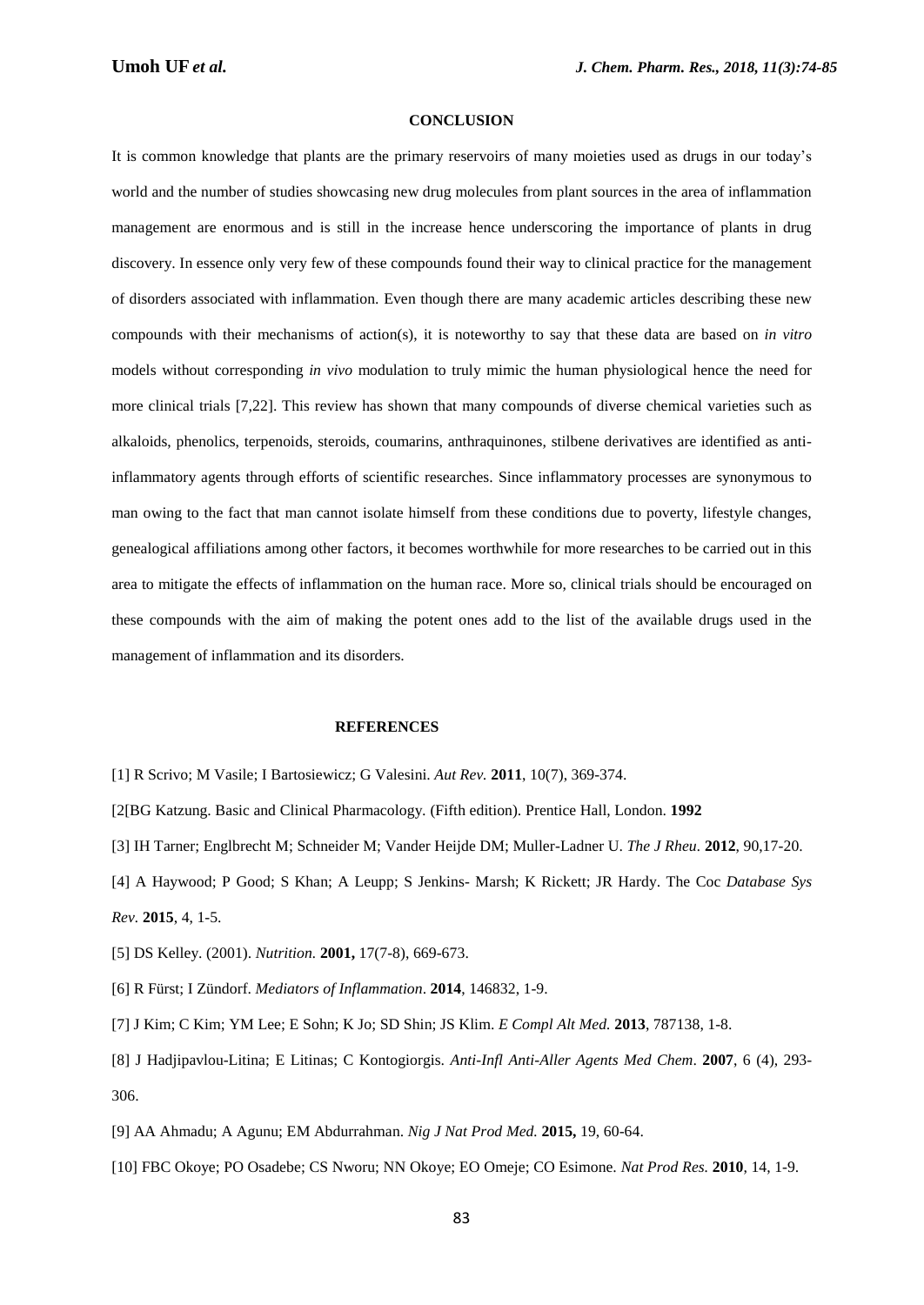- [11] H Zhang. *Sc Rep*. **2017,** 7(45805), 1-13.
- [12] S Chirumbolo. *Infl Aller Drug Targ.* **2010,** 9 (4), 263-285.
- [13] AD Kshursagar; PV Panchal; UN Harle; RK Nanda; MS Haidarali. *Int J Infl.* **2014**, 690596, 1-12.
- [14] A Witaicenis; LN Seito; LD DeAlmeida; AC Luchini; P Rodrigues-Orsi; SH Cestari; LC Distasi.

*Phytomed*. **2014**, 21(5), 240-246.

- [15] PJ Barnes. Clinical Sc. **1998**, 94, 557-572.
- [16] RB Zurier. *J Cell Bio.* 2003, 18, 462-466.
- [17] J O'Neill; C Brock; AE Olesen; M Andersen; M Nilsson. *Pharmacol Rev.* **2012***,* 64 (4), 939-971.
- [18] BN Singh; S Shankar; E Srivastava. *Bio Pharmacol.* **2011,** 82 (12),1807-1821.
- [19] N Khan; F Afag; M Saleem; N Ahmad; H Mukhtar. *Cancer Res*. **2006,** 66(5), 2500-2505.
- [20] RA Stanton; KM Gernert; JH Nettles; R Aneja. *Med Res Rev*.**2011** 31(3), 535-548.
- [21] CA Lastra; I Villegas. *Mol Nutr Food Res.* **2005**,49 (5), 405-430.
- [22] J Epstein; IR Sanderson; TT MacDonald. *Bri J Nutri.* **2010**,103 (11), 1545-1557.
- [23] K Kohli; J Ali. *Ind J Pharmacol*. **2005**, 37, 141-147.
- [24] GY Kim; KH Kim; SH Less; MS Yoon; HJ Lee; DO Moon; GM Lee; SC Ahn; YC Park; YM Park. *J Immunol*. **2005**, 174 (12), 8116-8124.
- [25] C Gebhard; SF Stampfi; CE Gebhard; A Akhmedov; A Breitenstein; GG Camici; EW Holy; TF Luscher;
- FC Tanner. *Bas Res Card.* **2009,** 104, 289-294.
- [26] PK Jain; H Joshi. *J Appl Pharm Sci.* **2012**, 02 (06), 236-240.
- [27] YH Choi; EM Shin; YS Kim; XF Cai; JJ Lee; HP Kim. *Arch Pharmcol Res*. **2006**, 29, 293-297.
- [28] J Chen; Y Tsai; T Hwang; T Wang. *J Nat Prod*. **2011**, 74(5), 1021-1027.
- [29] SS Patel; JK Savjani. *J Phytopharmacol.* **2015**, 4 (2), 121-125.
- [30] M Abe; F Akbar; A Hasebe; N Horiike; M Onji. *J Gastroenterol.* **2003**, 38, 962-967.
- [31] JG Park; SC Kim; YH Kim; WS Yang; Y Kim; S Hong; K Kim; BC Yoo; SH Kim; J Kim; JY Cho. *Med Infl*. **2016**, 19, 1-12.
- [32] ER Almeida; AA Filho; ER Santos; CA Lopes. *J Ethnopharmacol.* **1990**, 29: 239-241.
- [33] MI Umar; MZ Asmami; A Sadikun; IJ Atangwho; MF Yam; R Altaf; A Ahmed. *Mol.* **2012,** 17, 8720-8734.
- [34] M Hamalainen; R Nieminen; P Vuorela; M Heinonen; E Moilanen. *Med Infl.* **2007,** 45673, 1-10.
- [35] FBC Okoye; WO Obonga; FA Onyegbule; OO Ndu; CP Ihekwereme. *Inter J Pharm Sc Res.* **2014,** 5 (6), 2174-2180.
- [36] BN Singh; S Shankar; E Srivastava. *Bio Pharmacol.* **2011,** 82 (12),1807-1821.